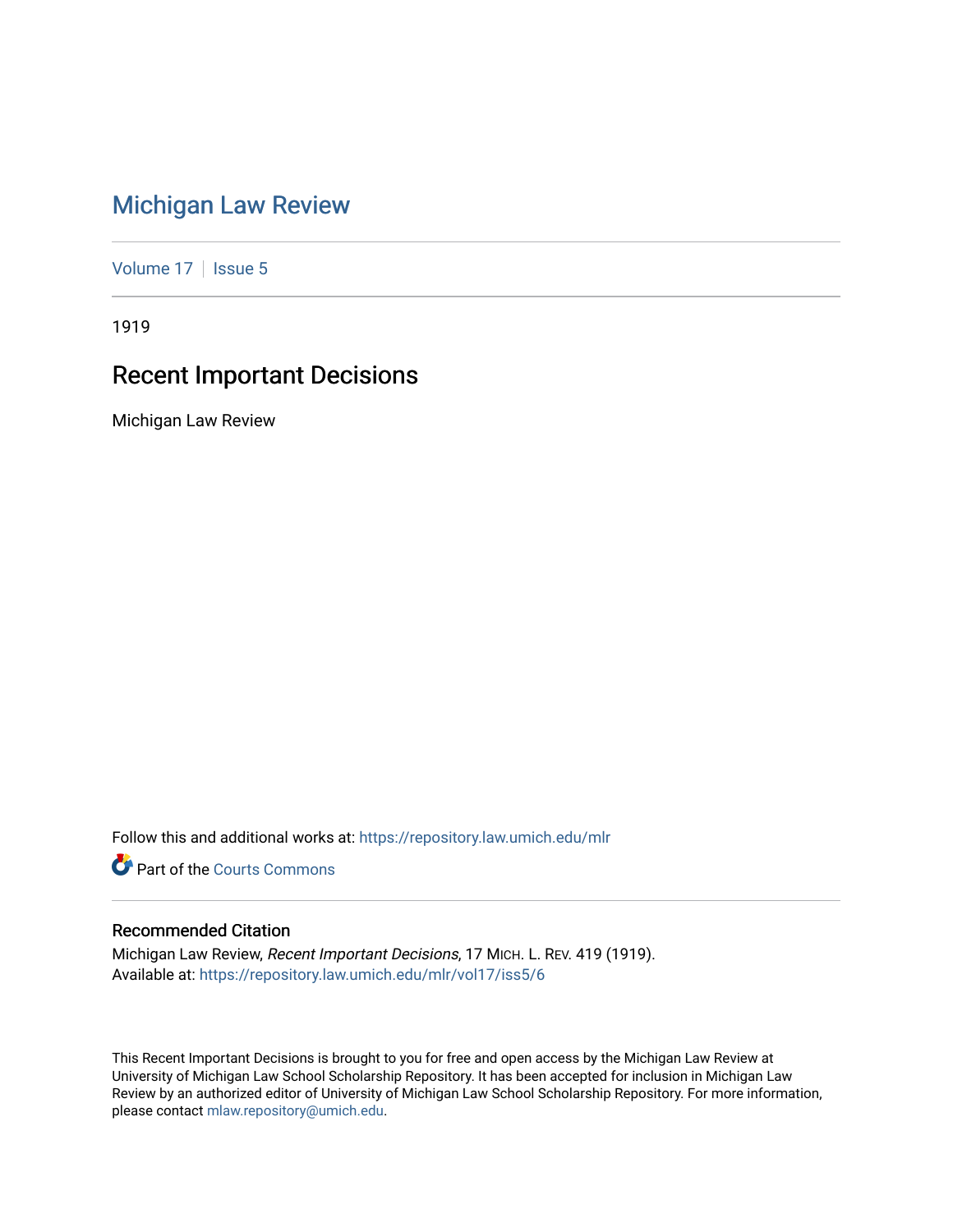## RECENT IMPORTANT DECISIONS

AGENCY-ACCOUNTING FOR PROCEEDS OF ILLEGAL CONTRACT OF SALE OF IN-TOXICATING LIQUORS.-Following the decision of the United States Supreme Court that the Wilson Act did not affect interstate shipments of liquor until final delivery by the carrier, *Rhodes* v. *Iowa,* 170 U. S. 4I2, (,898), Congress passed the Webb-Kenyon Act, 37 Stat. at L. 699 (1913). Meantime, in 1913, 35 Stat. at L. n36, Sec. 239, it was enacted that it should be a penal offense for any carrier or other agent, in connection with the interstate carriage of intoxicating liquors, to collect the purchase price from the consignee, or in any manner act as agent of buyer or seller, except in the actual transporta· tion or delivery thereof. After this act carriers and banks refused to act as collection agents in such sales, and dealers resorted to the plan of consigning liquor which had been ordered from prohibition states, to their own order, mailing the bill of lading to an agent, with instructions to deliver the same upon payment of the accompanying draft by the purchaser. In *Danciger* v. *Cooley,* U. S. Supreme Court, Adv. 0. I39, Jan. 7, I9I9, it was held that this was ih violation of Sec. 239, *supra,* and of course illegal. The shipment was made before I9I3, and so did not involve the Webb-Kenyon Act.

The Kansas Supreme Court, g8 Kan. 38, 484, from which this case was an appeal, had decided that the transaction was an illegal sale, and therefore the principal could not collect from the agent the proceeds of the violation of the law. On this point the Federal Court held the right of a principal to recover such money from an agent was a question of local law and could not be reexamined by the court.

It is a general rule that an agent cannot dispute his principal's title, and this is so even when the agent seeks to set up the illegality of the transaction. He cannot for that reason steal the money and set his principal at defiance. *Baldwin Bros.* v. *Potter,* 46. Vt. 402. But the courts are not in agreement on this matter, especially where the principal is engaged in a business that is against the public policy of the State. *Mexican Int. Banking Co.* v. *Lichtenstein,* IO Utah 338 (a lottery business). The Kansas court agrees with this view and does not limit it to cases involving public policy. *Alexander* v. *Barker,* 64 Kan. *3g6 ..* 

BILLS AND NOTES-CERTIFICATES OF DEPOSIT.-A certificate of deposit was purchased by a bank  $11\frac{1}{2}$  months after its date. It was issued "subject to the rules of the Savings Department," as it showed on its face. It bore interest if left 6 months, but interest was to cease one year from date. *Held,* the certificate was negotiable and was taken by the bank in due course, since (1) subjecting it to the rules of the Savings department did not make it payable out of a particular fund nor deprive it of the requisite certainty,  $(2)$ although it was in effect a promissory note payable on demand, the reasonable time within which it was required to be presented was indicated by the time at which interest ceased, namely, 12 months from date. *White* v. *Wadhams,*  (Mich. 1918) 170 N. W. 6o.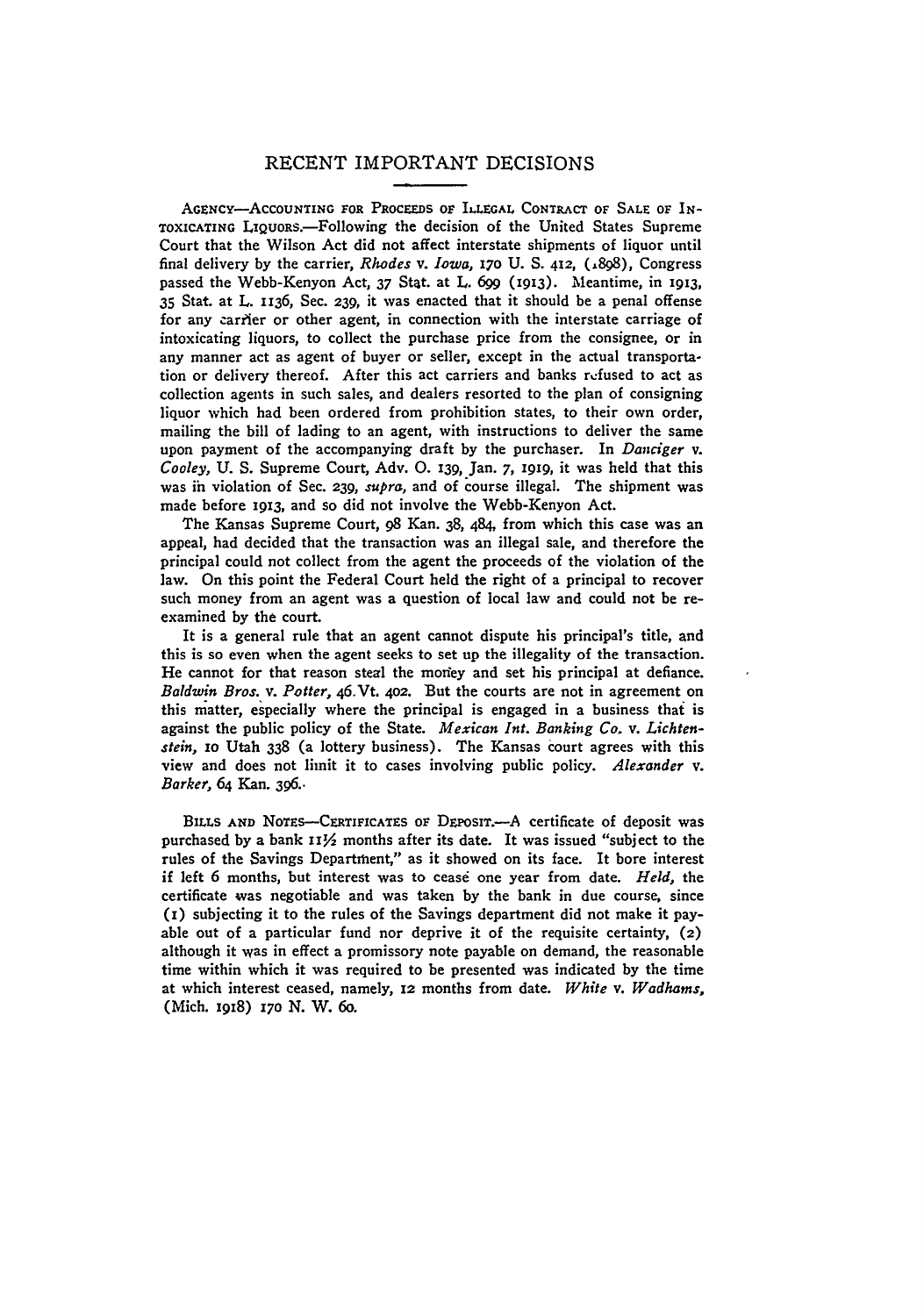The first point here decided, as to the effect of subjecting the certificate of deposit to the rules of the savings department, is one .which does not seem to have been heretofore passed upon by any court of the last resort. But the decision is in harmony with the common financial practice. The second point, that the termination of the running of interest fixes the time within which it must be negotiated, is in accord with the general rule stated in the books that interest bearing notes do not call for such prompt presentation as demand paper which bears no interest. Daniel on Neg. Inst. (6th ed.) § 6rn; Byles on Bills \*2I3; Randolph on Commercial Paper, § I097. The case of *Kirkwood* v. *First National Bank,* 40 Neb. 484, involved exactly the same question upon a similar certificate of deposit, and the decision was the same.

CARRIER'S LIABILITY oN BILLS OF LADING FOR WHICH No Goons WERE DE-LIVERED-WHAT LAW GOVERNS.-The law's delays are not entirely of the past. On Jan. 7th, I9I9, the United States Supreme Court pronounced what may be the final judgment on an action arising in June, I9QO, M. K. & T. *Ry. Co.* v. *Sealy,* Adv. 0. I23. Defendant at first insisted that a Missouri shipment was governed by Missouri and not Kansas law, the action having been brought in Kansas. It was not until 1913 that the defendant company claimed that the transaction was governed by Federal law. This was doubtless due to the fact that it was in that year tfiat the case of *Adams E:rpress Co.* v. *Croninger,*  226 U. s: 49I, decided that by the Carmack Amendment Congress had shown its intent to take over the whole subject of limitation of liability by carriers of goods in interstate shipments, and that therefore all state laws as to such shipments were entirely superseded. The court held that the claim in this case could not be maintained, because the Federal question was not seasonably raised, and also because the Carmack Amendment does not apply to a shipment made six years before its passage. The Kansas court having three times decided adversely to defendant, 78 Kan. 758, 84 Kansas 479, *g8* Kan. 225, the writ of error was dismissed.

As to the liability of the common carrier on fraudulent bills of lading, issued without receipt of any goods, see 16 MICH. LAW REV. 402, 411. The passage by Congress of the so-called Uniform Bill of Lading Act, the Pomerene Act of August *29,* I9I6, 39· Stat. at L. 538, has changed the common law rule, rigidly adhered to by about half the States and by the U. S. Supreme Court, *Shaw* v. *Ry.,* IOI U. S. 557, *Friedlander* v. *Ry.,* I30 U. S. 4I6, in favor of the negotiability rule of *Bank of Batavia* v. *R. R. Co.,* Io6 N. Y. I95, which made the carrier liable on a bill of lading to a *bona fide*  holder for value, notwithstanding no goods were received. As nearly half the States have placed on their statute books this bill of lading act, the prevailing rule in fhe United States now accords with the New York rule, and the decision of the Kansas court in the instant case. Plaintiff was allowed ·to recover of the carrier his advances on the bills of lading to the extent they had not been repaid, notwithstanding the bills covered *27* carloads of grain, not one bushel of which was ever shipped.

CARRIER'S LIABILITY-WRITTEN NOTICE OF CLAIM FOR DAMAGES.-That it is lawful for a common carrier of goods to stipulate for complete freedom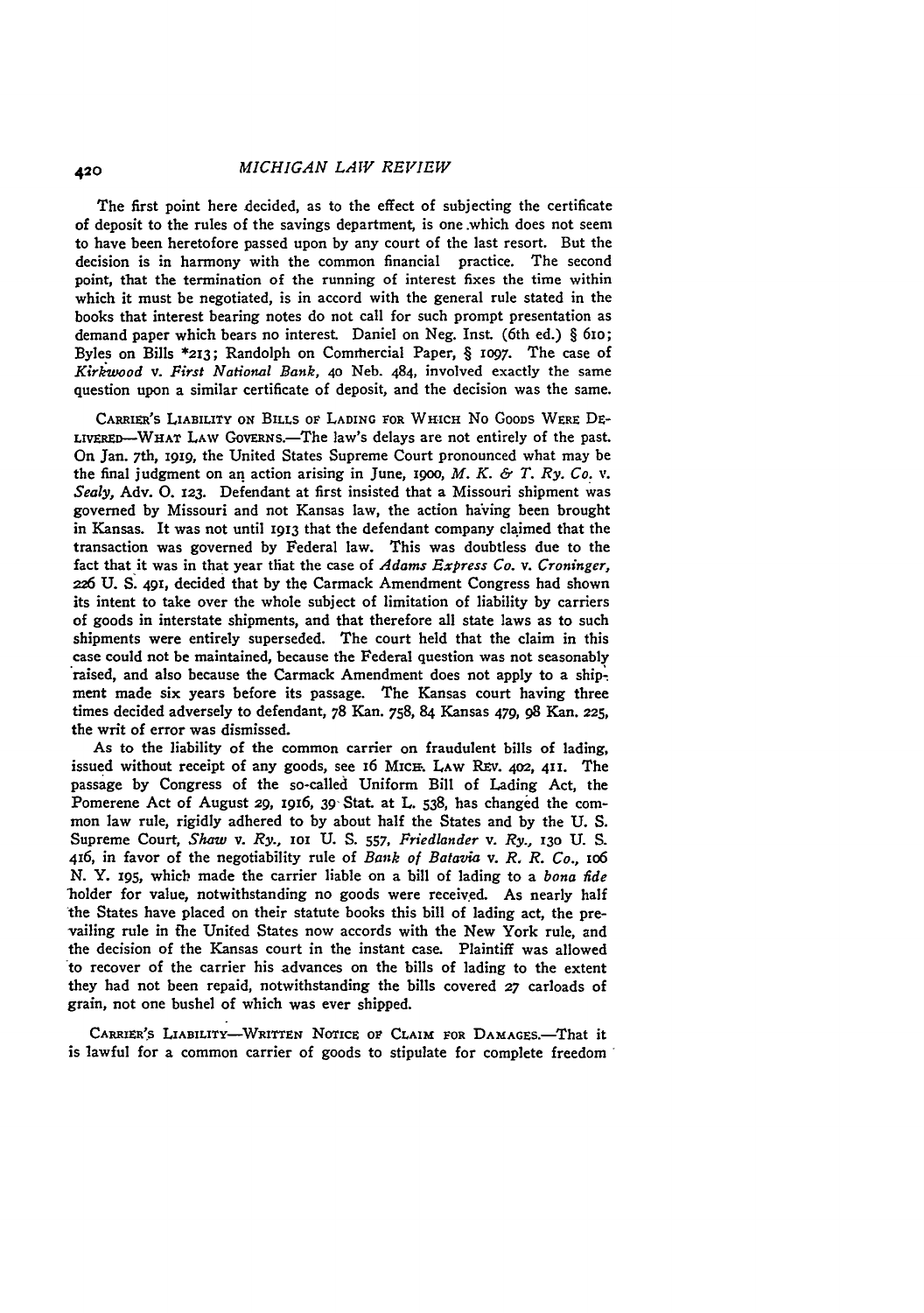from liability, unless claim for damage is reported within a reasonable time after the consignee has notice of the arrival of the goods, has been many times held, from *So. Exp. Co.* v. *Caldwell,* 21 Wall. 264, to *St. Louis, I. M.*  <sup>6</sup>*S. R. Co.* v. *Starbird,* 243 U: S. 592. If liability is to be claimed, it is only fair that the carrier should know of the claim while it is still possible to investigate the alleged damage. And it is now held that it is not unreasonable to require a written record of the claim. The case of *So. Pac. Co.* v. *Stewart,*  U. S. Sup. Ct., Jan. 13, 1919, Adv. O. 176, is one of the belated cases arising under the Carmack Amendment of xgo6, and before the Cummins Amendment of March 4, 1915. By this amendment interstate shipments after that date will be subject to the ninety day limit there provided for.

The bill of lading in question covered a shipment of cattle, and required claim for loss or damage to be made in writing within ten days after unloading the livestock. The Cummins Amendment makes unlawful any rule, contract or regulation for a shorter period for giving notice of claims than ninety days, and for the filing of claims than four months. But this shipment was under the Carmack Amendment, and plaintiff admitted that he had made no written claim within ten days. He denied that it was possible for him to determine the damage in that time, and claimed waiver of notice by the carrier in attempting to adjust the claim. The court below charged that if the defendant knew of the death of the cattle in transit as alleged in the complaint, then plaintiff was relieved from giving such notice as was required by the contract. It has often been held that there is no possible benefit to the carrier in receiving written notice of what it already knows, *Cockrill* v. M. K. & T. Ry. *Co., 90* Kan. 650, and this rule was approved in the instant case, both in the District Court and in the Circuit Court of Appeals, 233 Fed. 956. The Supreme Court, however, holds that the requirement that such notice be put in permanent form in writing is not unreasonable, and failure to do so defeats plaintiff's recovery.

The rule requires written notice that claims will be made, but allows to plaintiff the necessary time to determine what the loss will be before he files his bill for damages. By this rule the carrier escaped a liability for losses which seem to have been caused by outrageous and willful conduct in handling the cattle, but the ultimate advantage to the carrier may be doubted. It is such experiences as this on the part of the public that have caused much unfair legislation against the carrier, such for example as the ninety days required by the Cummins Amendment. After the expiration of three months with no notice of any claim it may be very difficult for the carrier to get the facts, and juries have a way of believing the evidence submitted by the shipper. Jurymen themselves have often had experiences with such claims.

It is doubtful whether such decisions as that in *Wells Fargo Exp. Co.* v. *Townsend,* Arkansas, June, 1918, 204 S. W. 417, can stand under the rule as above laid down. In that case the court found that a letter from the claimagent suggesting that the shipper order a duplicate of the lost casting and furnish claim covering the value of the original was a waiver of the stipulation for written notice.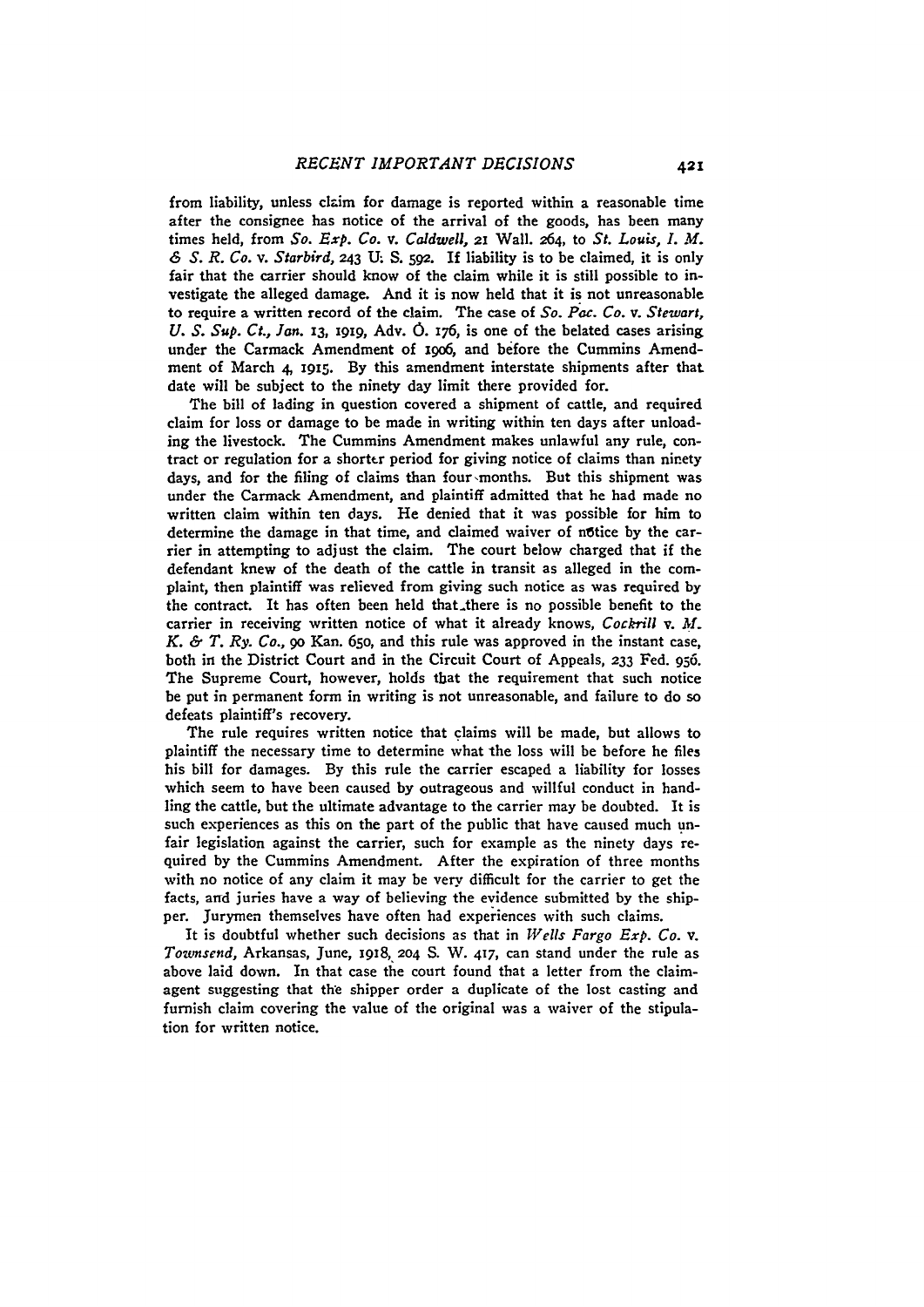CARRIERS OF PASSENGERS-LIMITATION OF LIABILITY-CARMACK AMEND-**MENT.**—It has often been held that a railroad company is not a common carrier, when it enters into a special contract to transport a circus train, and therefore a contract that the railroad company should not be responsible for damages arising from want of care in running the cars, or otherwise, is valid. Coup v. Wabash Ry. Co., 56 Mich. III. It has also been held that in dealing with human life the law will protect it equally whether the carriage is free, or for compensation. *P.* & *R. R. C(}.* v. *Derby,* 14 How • .¢8. Many cases have supposed that contracts limiting such liability were invalid, even in the case of free passengers, *Williams* v. *Oregon S. L. R. Co.,* I8 Utah 210, but the weight of recent authority is the- other way. *Northern Pacific Ry. Co.* v. *Adams,* 192 U. S. 440, reversing II6 Fed. 324- And such contracts have been upheld in the case of express messengers, news agents and sleeping car porters. B. & O. Ry. Co. v. *Voigt*, 176 U. S. 498. This is based on the principle that if a carrier is under no duty to carry, and may elect to refuse, then if he does carry he may do it on such terms as he may consent to, and refuse to carry unless he is released from assuming any liability for damages.

Nebraska is one of the states that refuses to permit this limitation, and in *Mancher* v. C. *R. I. and P. R. Co.,* 100 Neb. *237,* held that notwithstanding contracts signed by a circus employee releasing and exempting the employer and the carrier from all claims for injuries however sustained, the carrier was liable to such employee for injuries caused by the negligence of the engineer of a train following the circus train. The Nebraska court did not hold that plaintiff, riding under this contract, was a passenger, but he was, at least, a licensee. The contract affecting human life would be strictly construed, and did not excuse the carrier from liability to one lawfully on the right of way and injured by its negligence. The defendant sought to carry this to the Federal court under the Carmack Amendment. But the United States Supreme court, Jan. 7, 1919, dismissed the writ of error on the ground that the Carmack Amendment deals only with the. shipment of property. As to limitation of liability in the carriage of passengers the States are still "free to establish their own laws and policies and apply them to such contracts," in accord with the· rule of *Pa. R. Co.* v. *Hughes,* 191 U. S. *477.* 

HIRE-PURCHASE AGREEMENT-CONVERSION-MEASURE OF DAMAGES.-- One Miss Nolan held a piano from plaintiffs under a hire-purchase agreement, with option to purchase on payment of the last installment; title to remain· in the vendor until such payment had been made. After several installments had been paid, Miss Nolan sold the piano to the defendant, making " a false statutory declaration that the piano was her property." She subsequently disappeared. Plaintiff sued in detinue and alternatively for conversion. The · defendant paid into court the sum of 181, the amount still due on the piano. *Held,* plaintiffs entitled to judgment .or the return of the piano or the sum of *281,* its value. *Whiteley, Limited* v. *Hilt,* (1918), *2* K. B. us.

By a perfectly logical course ·of reasoning the court arrives at a correct legal conclusion supported by the overwhelming weight of authority but hardly

422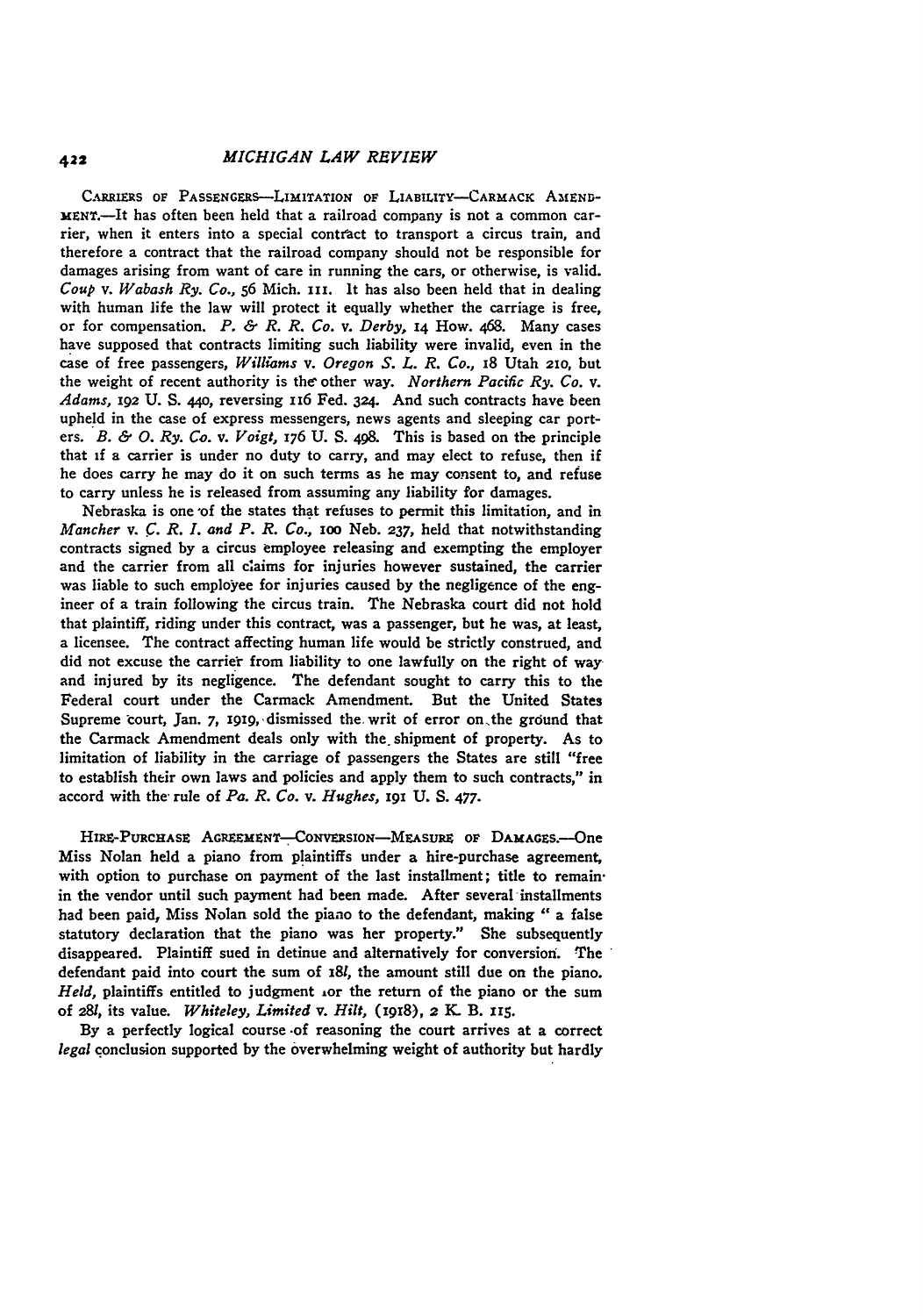in accord with that sense of justice and fair dealing which we ordinarily attribute to "the man in the street." The court says that if Miss Nolan had any interest in the piano it must be by virtue of the agreement alone, and inasmuch as she had repudiated the agreement by the fraudulent sale, she had at the date of the sale no interest in the piano which she could transfer to the defendant. This case is differentiated from *Belsize Motor Supply Co. v. Cox*, (I9i4), I K. B. 244 and *Donald* v. *Suckling,* (I866),.L. R. l Q. B. 585, as in these cases the act of the conditional vendee was an injustifiable repledge of the chattel while in the instant case the act was a conversion and fraudulent sale. The result of the decision is, however, that the plaintiff receives about one-third more than the. value of his chattel and this at the expense of an innocent vendee of the wrong doer, with the sorry consolation for the defendant that she has a right of action against the absconder. If the verdict of the lower court had been sustained, namely, that "the measure of damages was \* \* \* the amount of the hire-purchase money remaining unpaid" the plaintiff would have received full compensation for what· he had lost and the innocent defendant would not have been punished for the fraudulent act of her vendor. This conclusion is justified by the argument of the Ohio court in an analogous case: "The wrong doer  $* * *$  [is] estopped from setting up any claim by virtue of the wrong that he has done." 'Against the innocent purchaser from the [wrong doer] the original owner still has "title" to his [property].' But by virtue of what does he now have "title" to the [wrong doer's interest in the property].' "The estopped, so to call it, .being created by fraud of wrong, exists only against the one guilty of that fraud or wrong, which the purchaser is not." *Railway Co.* v. *Hutchins,* (I877), 32 Oh. St. 584 Nevertheless the weight of authority is against the Ohio court (Cf. *Bowles Wooden Ware Co.* v. *United States,* (I882), Io6 W. *S:* 4j2), and possibly the analogy between the cases may be called in question, so our instant case is still law whatever may be said. as to its justice.

HUSBAND AND WIFE-CONVEYANCE TO THEM CREATING TENANCY IN COM-MON.-By devise land came to "J. W. and to her husband, A. W., and to their heirs and assigns, as tenants in common, to have share and share alike." After death of J. W., her husband having predeceased her, her heirs instituted suit for partition, and a child of A. W. by a former marrrage intervened claiming that as to one-half of the land the heirs of A. \V. were entitled. *Held,* the devisees took as tenants in common and not as tenants by entireties. *God111a11* v. *Greer,* (Del.. Orphan's Court, 19I8) 105 Atl. 38o.

The court seemed to find a great deal· of difficulty in arriving at a conclusion the soundness of which cannot admit of much question. Even without the Married Women's Acts a conveyance to parties then husband and wife did not inevitably create a tenancy by entireties. I Preston on Estates, 132; *2* Blackstone Comm. \*182 (Sharswood's Note).-If Preston's view lacked the support of decisions squarely in point, at least there were none opposed thereto. As pointed out in his book, husband and wife were not so much one that they could not during the marriage relation own land as tenants in common. In this country there were a few decisions in which,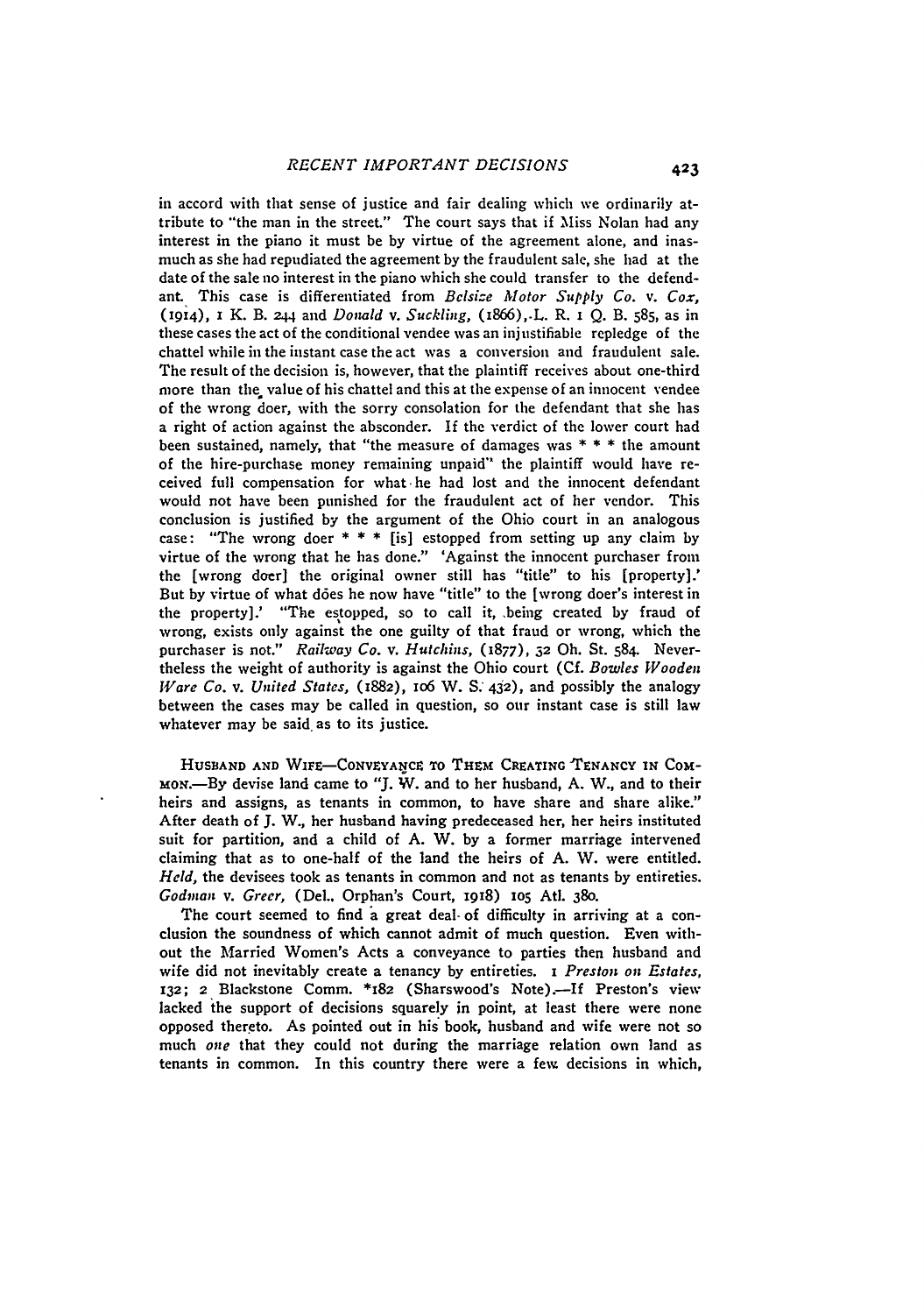stressing the oneness of husband and wife too much, it was held no words in a conveyance to husband and wife could prevent them taking as tenants by entireties. *Dias* v. *Glover,* I Hoff. Ch. 7I (but see, *contra, Hicks* v. *Cochran,4* Edw. Ch. Io7); *Stuckey* v. *Keefe,* 26 Pa. St. 397. On the contrary there were not lacking judicial declarations in accord with Preston's view. *McDermott v. French, 15 N. J. Eq. 78; Hoffman v. Stigers, 28 Iowa 302, 310; Brown* v. *Brown,* 133 Ind. *476.* Since the Married Women's Acts there cannot be any question left. Even in Pennsylvania it is now held that a conveyance to husband· anci wife may create a tenancy in common. *Blease* v. *Anderson,* 24I Pa. St. I98.

INTERNATIONAL LAW-DIPLOMATIC PRIVILEGE-WAIVER WITH LEAVE OF SovEREIGN.-Francisco Suarez died intestate in England in 1797 possessed of considerable property. Plaintiff and defendant each claimed to be one of the next-of-kin and entitled to share in the intestate's personality. In 1900 defendant obtained letters of administration and appointed plaintiff his attorney to collect moneys due to the estate abroad. In I914 plaintiff issued an originating summons asking for an account and for the administration of the personal estate by the Court. Service of summons was accepted by defendant's solicitors and an appearance entered in due course. The first hearing was adjourned to enable counsel to ascertain whether defendant intended to claim privilege as Minister for Bolivia. Counsel informed· the Court presently that defendant waived his diplomatic privilege. Later: defendant's .. counsel wrote plaintiff's counsel that waiver of privilege had been authorized by the President of Bolivia. The order for administration was made. Plaintiff appealed from the order, defendant gave notice of a cross-contention, and the order was varied to give effect to the contentions of both parties. The accounts showed large sums due from defendant. Two sums were lodged in Court, one in pursuance to an order and the other voluntarily. Defendant also submitted to be surcharged with a large suin to be paid in instalments. He defaulted on the first instalment, and was personally served with an order to attend before the Master for examination as to his means. A supplemental order was made that defendant pay the entire amount into Court. The next day he left the country. Plaintiff took out a summons for leave to proceed to execution and to issue a writ of sequestration against the property of defendant. The application was refused on the ground of defendant's diplomatic privilege. The summons was permitted to stand over, however, with liberty to restore in the event of defendant ceasing to hold diplomatic office. Four months later the British Foreign Office informed plaintiff's counsel that defendant's appointment as Minister had been terminated. Plaintiff restored his summons, his application was granted, and defendant appealed. It was argued for defendant that the Diplomatic Privileges Act of I7o8 made writ and process utterly null and void, and that a waiver of privilege, even with the sovereign's consent, could not confer a jurisdiction which did not exist. Held, that the order for the issue of the writ of sequestration was properly made. *In re Suarez* (1907), 87 L. J. Ch. 173.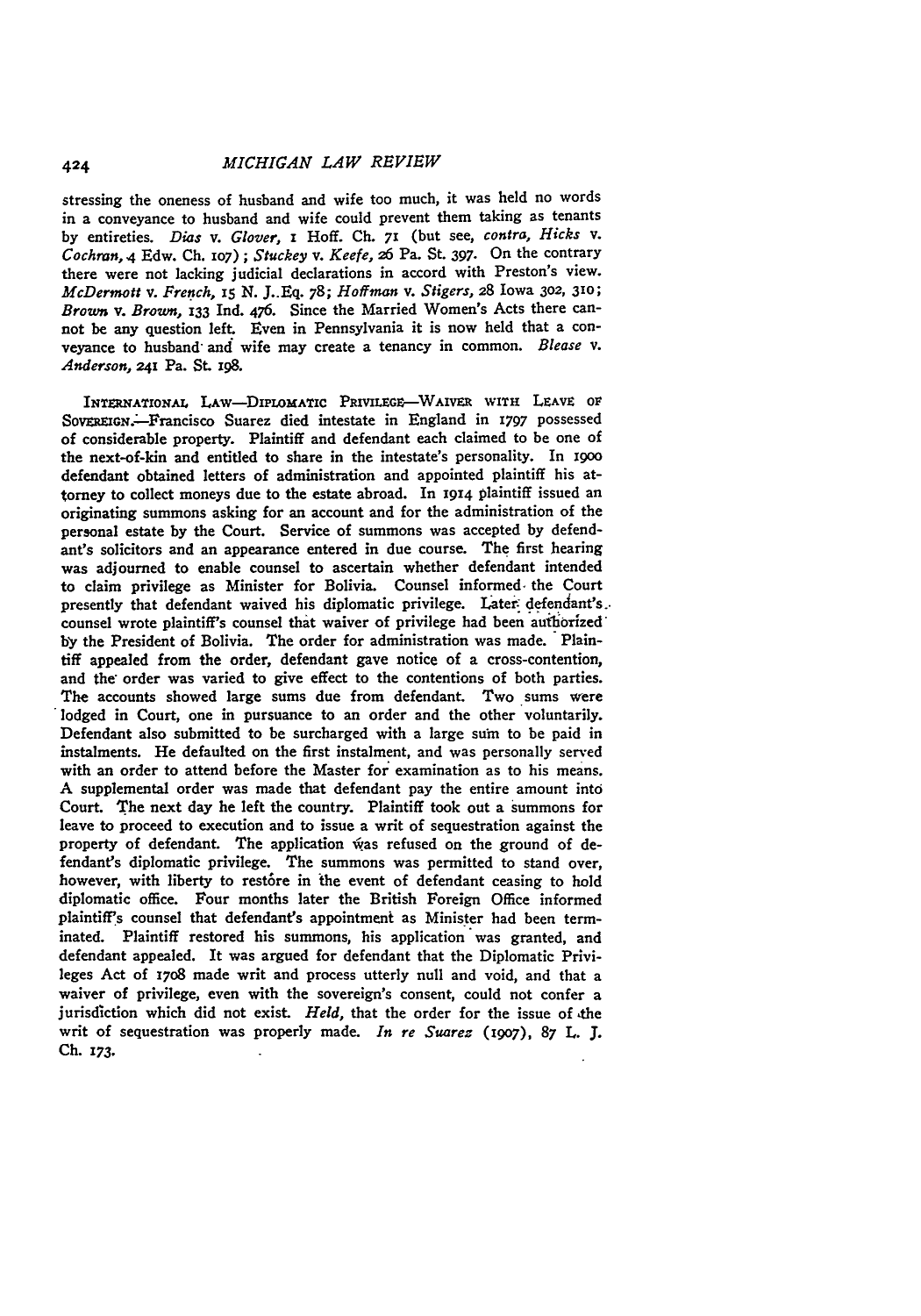Diplomats enjoy immunity from suit, even in cases where neither person nor property are immediately affected. *Magdalena Steam Navigation Co. v. Martin* (1859), 28 L. J. Q. B. 310. The immunity continues for a reasonable time after termination of the appointment to enable the diplomat to hand over the office to his successor and return to his country. *Musurus Bey v. Gadban* (1894), 63 L. J. Q. B. 621. The report of !he Foreign Office as to the status of foreign dignitaries and their representatives is conclusive. *Mighell* v. *Sultan of Johore* (1893), 63 L. *].* Q'. B. 593 (status of foreign sovereign); *Foster v. Globe Venture Syndicate* (1900), 69 L. J. Ch. 375 (status and boundaries of foreign state). Lord Talbot's dictum that diplomatic immunity cannot be waived applies only to waiver without leave of the Sovereign. See *Barbuit's Case* (1737), Cas. t. Talb. 281. The Diplomatic Privileges Act of 17o8 is merely declaratory of the common law, of which the law of nations is to be deemed a part. *Triquet* v. *Bath* (1764), 3 Burr. Diplomatic privilege under the law of nations may be waived with the permission of the diplomat's Government. The opinion suggests that the diplomat is the proper source of information with regard to this permission.

INTERNATIONAL LAW-REQUISITION BY FOREIGN SOVEREIGN-IMMUNITY FROM PROCESS.-The "Roseric," a privately owned ship, collided with a barge belonging to the libellants who subsequently attempted to enforce a lien through process and seizure. The ship was released on bond. It appeared from the statement of amici curiae (counsel for the British Embassy) that at the time of the collision the ship was requisitioned as a British transport and that the arrest would "interfere with the government business upon which said vessel is engaged." *Held*, that by rule of comity the vessel was exempt during its requisition. To permit the arrest would be inconsistent with the dignity and independence of sovereignty which must not be "hampered or interfered with in tbe use of such instrumentalities." . *The "Roseric,"'*  254 Fed. 854 (Dist. Ct. D., New Jersey, 1918).

The court refused to be led by the per curiam opinion in *The "Attualita,"* 238 Fed. 909, which did not recognize immunity for a ship in the employment of the Italian government, on the ground that the Italian government would not be liable for the wrong done by the vessel. That court failed to realize the hazard of preferring a local claim for damages over the public purpose of a foreign sovereign. As a rule the municipal courts are extremely careful to uphold the foreign sovereign in the protection of its public purposes as against the local demands for private redress. In *The "Parlement Belge*," Ct. of Appeals, L. R. 5 Prob. Div. 197, the proceeding was in rem against a public mail-packet of the Belgian government. It was argued by the claimants that a proceeding in rem was against the vessel only and not against the sovereign. The court, however, realized that the property must be considered as property belonging to someone. The municipal principle as to proceedings in rem had to give way when the owner was a foreign sovereign. It could not be supposed that the sovereign was not indirectly impleaded. To attempt to exercise such authority would be "inconsistent with the independence and equality of the state which is represented by such owner."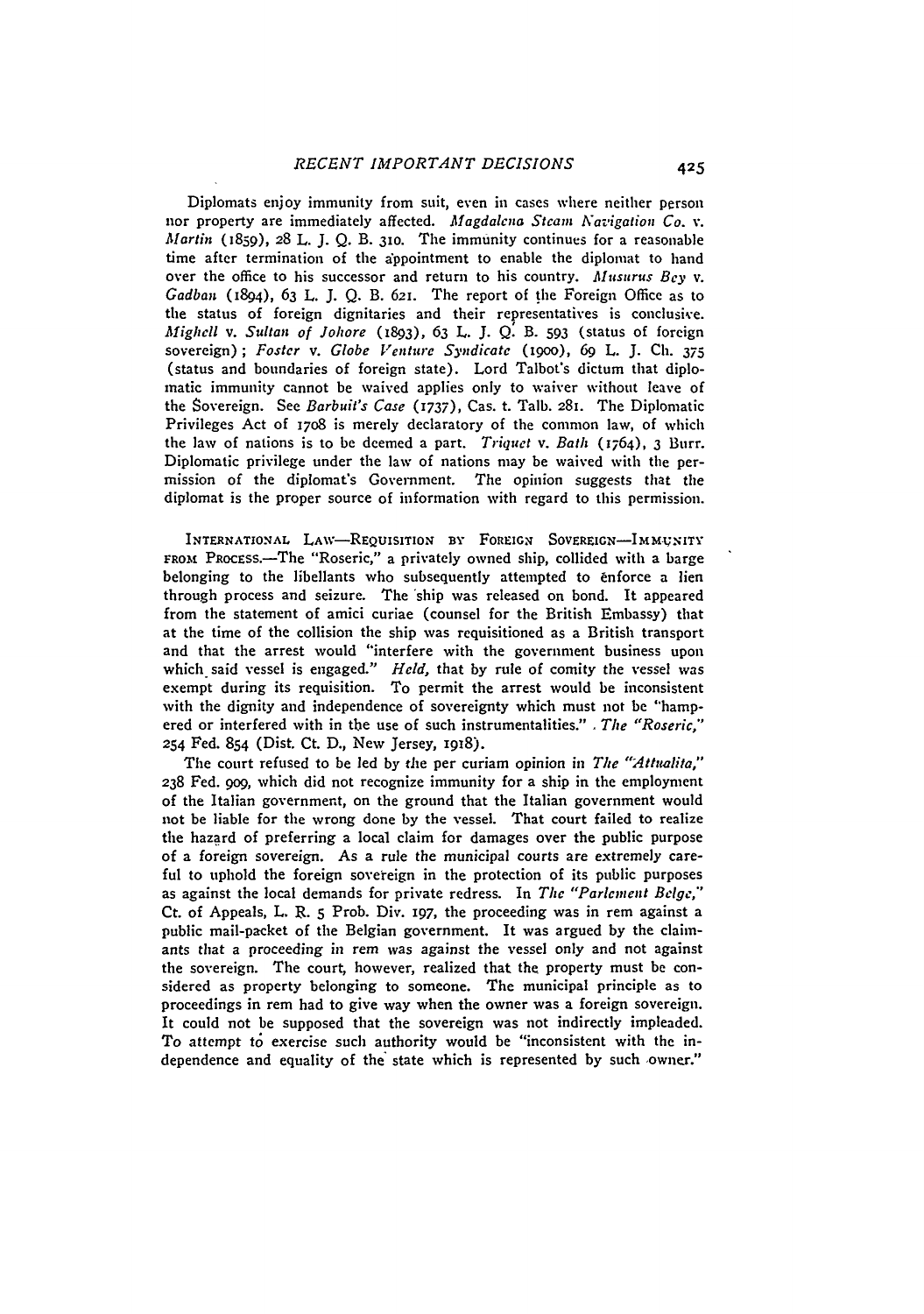The court went even farther and said that the declaration of the sovereign that the vessel was public "cannot be inquired into." In *The "Davis,"* IO Wall. (U. S.), 15, an action in rem was allowed against a shipment of cotton, the property of the United States, on board a private vessel, since the property was not in the possession of the United States and process would not have to be issued against it. C. H. Weston in an article in 32 HARV. LAW Riw., called "Actions Against the Property of Sovereigns" (Jan. 1919), at p. 266, assails the "possession" test and suggests the test of public purpose. He brings an analogy from the law of municipal corporations whose property is not exempt when owned for profit but is exempt when charged with a public purpose, viz., hospitals, fire engines, etc. No issue can be taken with the proposition that the property of the sovereign which is charged with a public purpose should be exempt from local process. But if he means to make the local courts the judges of the publjc purposes of sovereigns there can be no appfoval. The inevitable and. accepted view is presented in Weston's paraphrase of the holdings of the courts on this question: "Sovereign authority would shrink to small proportions if not permitted to determine what uses of its property are public. To inquire into the use ot property declared by a foreign sovereign to be public would be to flout the dignity of sovereignty which the courts have declared entitled· to respect." It may be added that it would not only flout the dignity of sovereignty hut would also "endanger the performance of the public duties of the sovereign." *Briggs* v. *Lightboats,* 93 Mass. (II Allen) 157· The court in the principal case, however, attempts to include the case within the rule of *The "Davis,"* supra, by saying that the officers and crew became for the time being "the sovereign's instrumentalities and whatever possession of the ship they obtained by reason of this employment was the sovereign's possession while the requisition was in force." This reasoning is hardly necessary if the sovereign once declares the ship bound on a public purpose. But the decision is correct and the general principles governing it are unquestionably sound. . See· also *V avasseur* v. Krupp, *9* Ch. D. 351; *The "Exchange,"* II U. S. (7 Cranch) u6; *The "Broadmayne,''* L. R. [1916] Prob. Div. 64

NEGLIGENCE-SUBCONTRACTOR'S DUTY TO MAINTAIN SAFE CONDITIONS-INJURIES TO THIRD PERSONS.—Defendant had a contract with a building corporation to install the ornamental iron work in a certain building. This included the installation of the steel work of the inside stairways exclusive of the marble treads which were necessary to make the stairway complete. The proof showed that it was the universal custom as the construction progressed to use these staircases with the iron tread for workmen going up and 'down the building; and that the defendant had full knowledge of such actual use in this building. An employee of another contractor doing' masonry work upon the building stepped upon a tread of one of these stairs, which' fell by reason of the fact that it had not been properly bolted as it should have been. The action is for resulting injuries due to the alleged negligence of the defendant. Held, that the plaintiff could not recover because the defendant owed him no duty to make the stairway safe. "The

426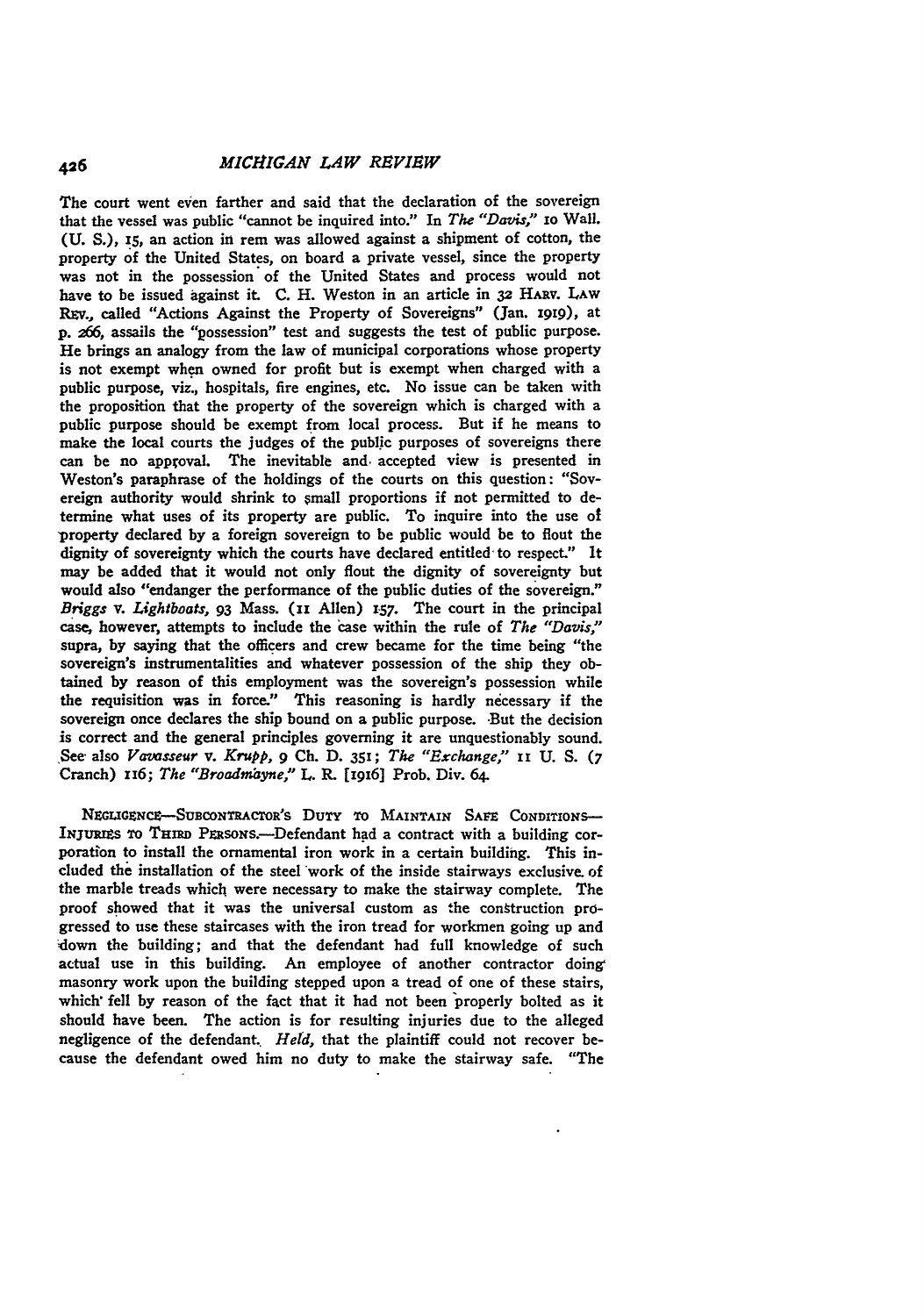obligation did not rest upon the defendant to produce a stairway safe for travel, but merely that portion of a stairway which, when compelted by the work of someone else, would be a safe means of travel." Smith and Clarke, J. J., *(dissenting)* held that the defenqant owed a duty to those who to his knowledge would make use of the stairway. *Brady v. Claremont Iron Works* (Supreme Ct. of New York, App. Div., Jan. 1919), 174 N. Y. Supp. 64

In *Heaven* v. *Pender,* Ct. of Appeal, II Q. B. D. 503, an opposite conclusion was reached under facts materially similar to those in the principal case. The defendant, a dock owner, under a contract with a ship owner, supplied a stage to be slung outside the ship for the purpose of painting. The contractee's employee was allowed a recovery against the dock owner for injuries caused by the breaking of a defective rope. The defendant had no actual knowledge that the platform would be used by the plaintiff but the court concluded that he "must have known" if the matter had been considered at all. The court refused to limit the defendant's duty to the parties to the contract. The court said: ·•If a person contracts with another to use ordinary care or skill toward him or his property the obligation need not be considered in the light of a duty; it is an obligation of contracf. It is undoubted, however, that there may be the obligation of such a duty from one person to another although there is no contract between them with regard to such duty \* \* \* the existence of a contract between two persons does not. prevent the existence of the suggested duty between them also being raised by !aw. independently of the contract, by facts in regard to which the contract is made and to which it applies an exactly similar but not a contract duty." In a word, the existence of a contract duty does not preclude the existence of a duty ex delicto contemporaneous with it and covering the same or a broader field. The ntle laid down by the court is, indeed, a reasonable one: ''Whenever one person is by circumstances placed in such a position with regard to another that everyone of ordinary sense who did think would at once recognize that if he did not use ordinary care and skill in his own conduct with regard to those circumstances he would cause danger.or injury to the person or property of the other, a duty arises to use ordinary care and skill to avoid such danger." The same rule is expressed in *Sweeny* v. *Old Colony Ry., Io Allen* (Mass.) 368, 377. In the principal case the duty to the plaintiff seems clear. The knowledge of the future use imposed upon the defendant a duty to construct an uncompleted stairway as safe as an uncompleted stairway of that type should be-especially since no greater burden was imposed than that which the contract with the building corporation imposed, namely that due care be exercised in the construction of the stairway. The case would have been easily covered by the principle laid down in *Mc-Pherson v. Buick Motor Co., 217 N.Y. 382, decided in the Court of Appeals* in the same jurisdiction. See also Huset v. Case Threshing Machine Co., I.20 Fed. 865; *Schubert* v. *Clark,* 49 Minn. 331, and the cases discussed in the opinions 'of the .principal case.

NEGOTIABLE INSTRUMENTS-LIABILITY OF DRAWER OF BLANK CHECK.-Plaintiff signed a check made out by his confidential clerk. At the time, it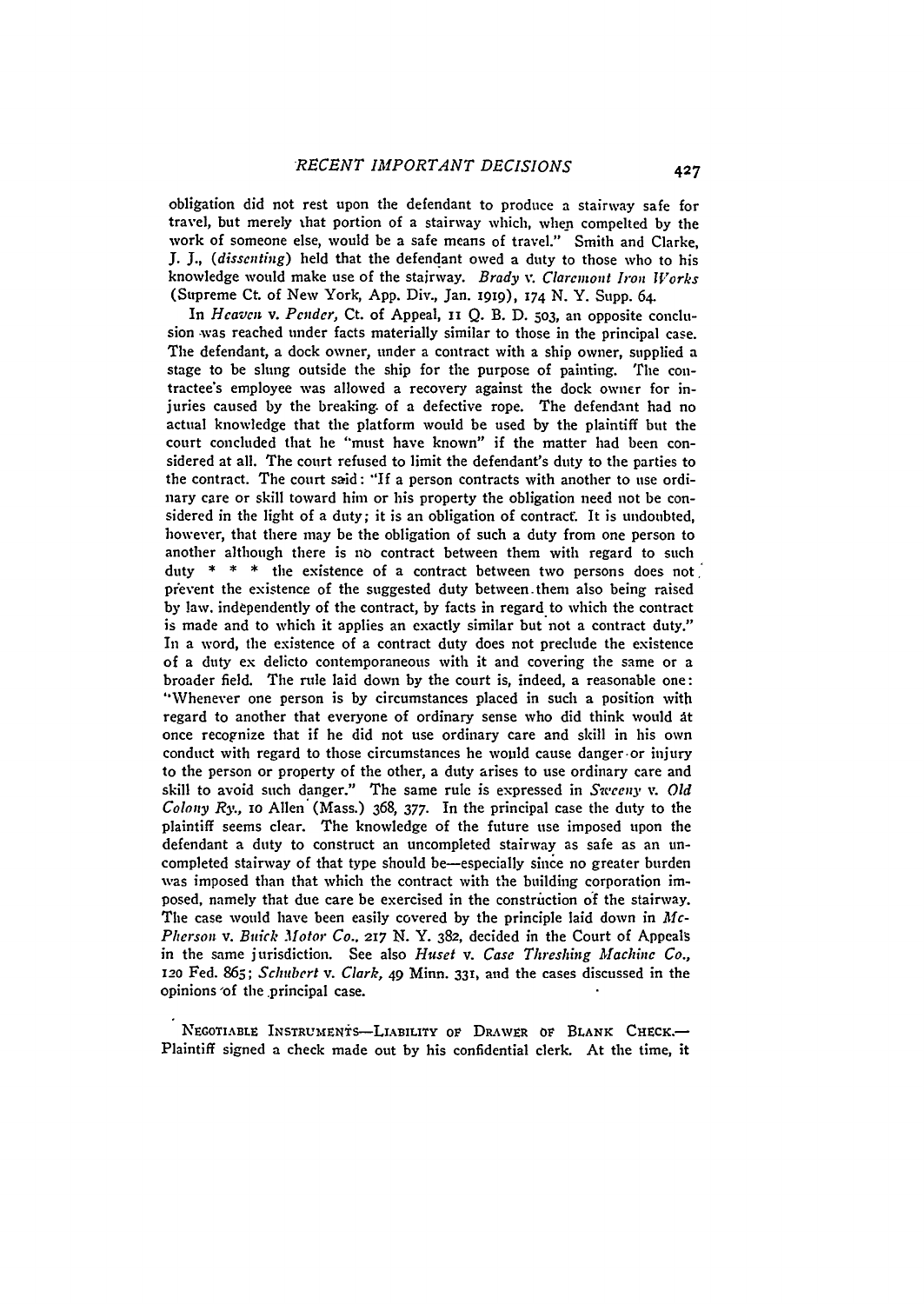purported to be made out in figures for  $2f$ , although nothing was writter. upon it in words. The figure 2 was so placed, however, that a figure I could be placed before it and a o after it. The clerk thus raised the figures to 120£, filled in words for that amount, cashed the check and absconded. Plaintiff sued for a declaration that the bank on which the check was drawn had no right to debit plaintiff's account by more than the  $2E$  for which the check was drawn when signed. *Held,* the bank was entitled to debit the full 120£. *London Joint Steck Bank* v. *Macmillan and Arthur,* H. of L., [1918] 1918 Ann. Cas. *777.* 

The court recognized two issues, namely, whether the plaintiff was guilty of negligence in signing the check as he did, and whether such negligence was a breach of duty between himself and the bank. Both issues were decided in the affirmative. The ultimate decision was based also on the principle that plaintiff was estopped to deny the authority of his agent to fill in as "he did what was practically a blank check when signed. In *Commercial Bank* v. *Arden,* 177 Ky. 520 is was held that inasmuch as the Negotiable Instrument statute of Kentucky made void instruments which had been altered without the maker's consent, the maker owed no duty to the bank to use care in drawing instruments so that they could not be alteredan apparent non-sequitur. Most of the American authorities, however, are in harmony with the principal decision and impose upon the drawer of a check a duty to use due care in protecting the drawee. *Otis Elevator Co.* v. *First National Bank,* 163 Cal. 31; *Timbel* v. *Garfield National Bank,* 100 N. Y. S. 497. The principal case, in its recital of the various interpretations of *Young* v. *Grote,* 4 Bing. 253, is an interesting commentary on the mechanics of the law.

NUISANCE-FEAR-TUBERCULOSIS HOSPITAL-RESTRICTIVE COVENANTS.-Lands were leased with covenant by the lessee not to "exercise or carry on, or permit to be used, exercised, or carried on, upon the demised premises any noisy, noisome, or offensive trade or business, or use any part of the premises as a tavern or inn, or at any time during the term do or suffer to lie done anything which might be hazardous or noisome or injurious or offensive to the lessor of his property, or to any of his tenants or undertenants." The lessee turned over the demised premises to be used as a hospital for children suffering from surgical tuberculosis. On application by plaintiffs as neighboring owners and entitled to the beffefit of such covenant. Held, the covenant was not violated and no nuisance committed or threatened. *Frost\_* v. *The King Edward, etc. Assoc.,* (Ch. Div.), [1918] *2* Ch. 18o.

The injunction was asked on the ground that "tuberculosis is an endemic and infectious disease and the hospital is a source of danger to the neighborhood." After hearing testimony of eminent authorities whose conclusions were all to the effect that the hospital was not a source of danger to the neighborhood and that there was no risk of infection from it to those living in its immediate vicinity, the court concluded as above stated. The fears of those in the neighborhood were found to be groundless. In *Stotler* v. *Rochelle,* 83 Kans: 86, an injunction against the establishment of a cancer hospital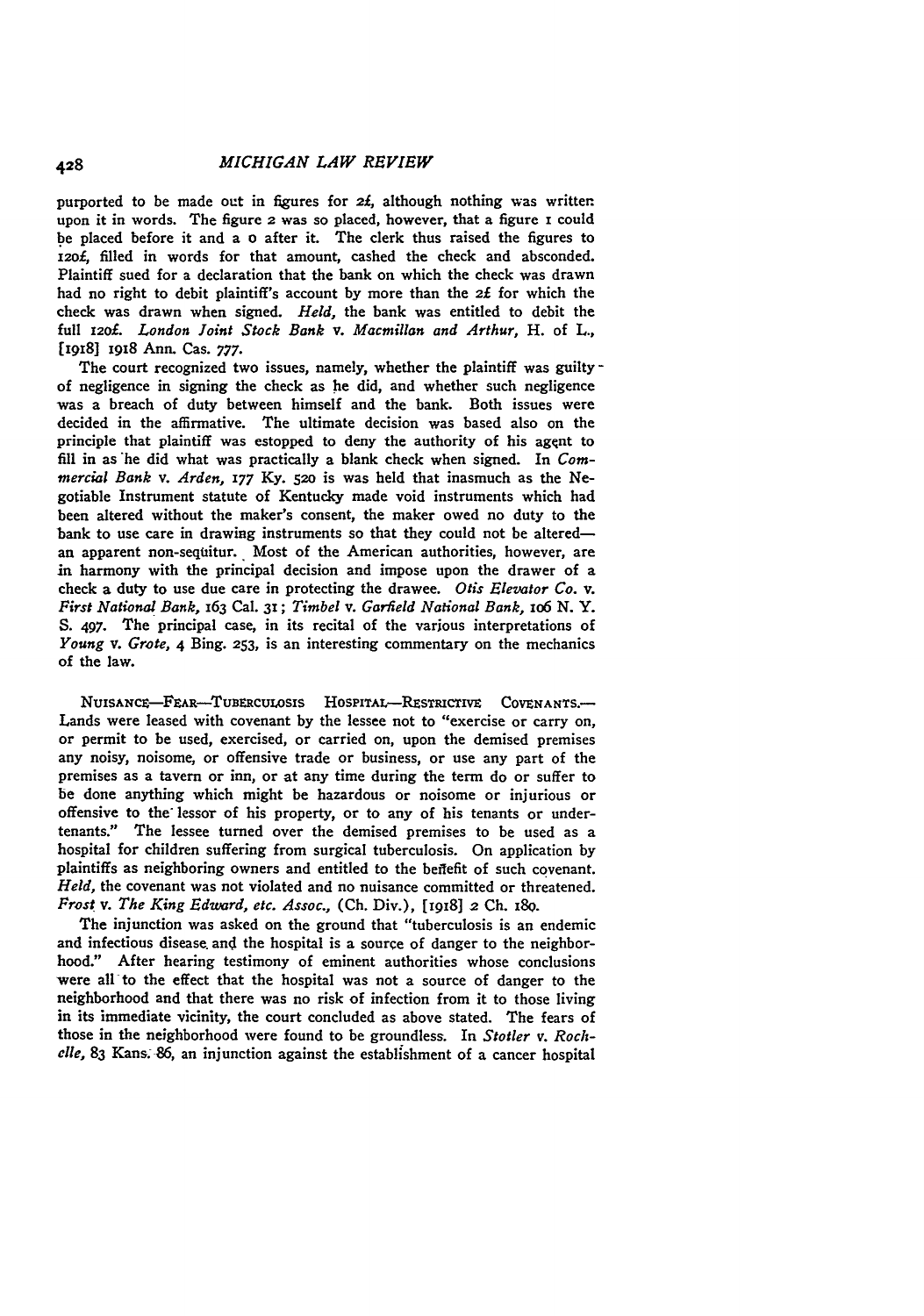in a residence district was upheld. The court said: "The question is not whether the establishment of the hospital would place the occupants of the adjacent dwellings in actual danger of infection, but whether they would have reasonable ground to fear such a result, and whether, in view of the general dread inspired by the disease, the reasonable enjoyment of their property would not be naturally interfered with by the bringing together of a considerable number of cancer patients in this place." To the same general effect are *Baltimore v. Fairfield Imp. Co.*, 87 Md. 352, where the placing of a leper for care and restraint in a residence neighborhood was enjoined; *Everett.* v. *Paschall,* 6I Wash. 47, where it was held, partly, at least, under the influence of a statute, that the operation of a sanitarium for the treatment of pulmonary tuberculosis in a residence neighborhood was restrained, fear, very real though unfounded and unreasonable, on the part of the neighbors being considered sufficient to make out a case for relief. In this connection the statement by LoRD HARDWICK£ in *Anon.,* 3 Atk. 750, that "the fears of mankind, though they may be reasonable ones, will not create a nuisance," is interesting. *Board of Health* v. *North American Home,* 77 N. J. Eq. 464, very like the principal case in the character of disease treated, is in accord therewith.

PUBLIC UTILITY RATES-OBLIGATION OF CONTRACT RULE AS AGAINST THE CoMPANY.-Webster in his dramatic appeal which suffused with tears the eyes of the great Chief Justice, and led to the decision in the *Dartmouth College Case,* 4 Wheat. 526, that a corporate charter is a contract, the obligation of which cannot be impaired without violating the constitution of the United States, saw only his beloved college, "one of the lesser lights in the literary horizon," which an adverse decision.might put out. It is safe to say that neither he nor the Chief Justice, nor anyone else present on that occasion saw in the sweep of that decision how relatively insignificant on that day were the interests of Dartmouth College, *gr* "all those great lights of science which for more than a century have thrown their radiance over our land." Actually that decision was of small moment to Dartmouth College, or to all the other educational institutions of the land. It was of tremendous importance in other directions not dreamed of by the actors in that historic scene. It came into full vigor only when the decision of *Munn v. Illinois*, 94 U. S. II3, made way for' regulatory measures by states and municipalities over public utilities. As a result not a few of these have found themselves incumbered and embarrassed by contract rights and privileges freely and easily, and sometimes corruptly, granted to public service corporations by one generation, which the next would fain restrict or withdraw. Especially has this been the case with provisions as to the charges to be paid by the public for the service.

These agreements were often between the utilities and municipal and other subordinate bodies politic. Recent decisions that rate making is a legislative function that might be lodged with a municipality, but only by specific terms showing such grant, have enabled municipalities to escape restrictions they had assumed without this grant of power, and they have been glad to take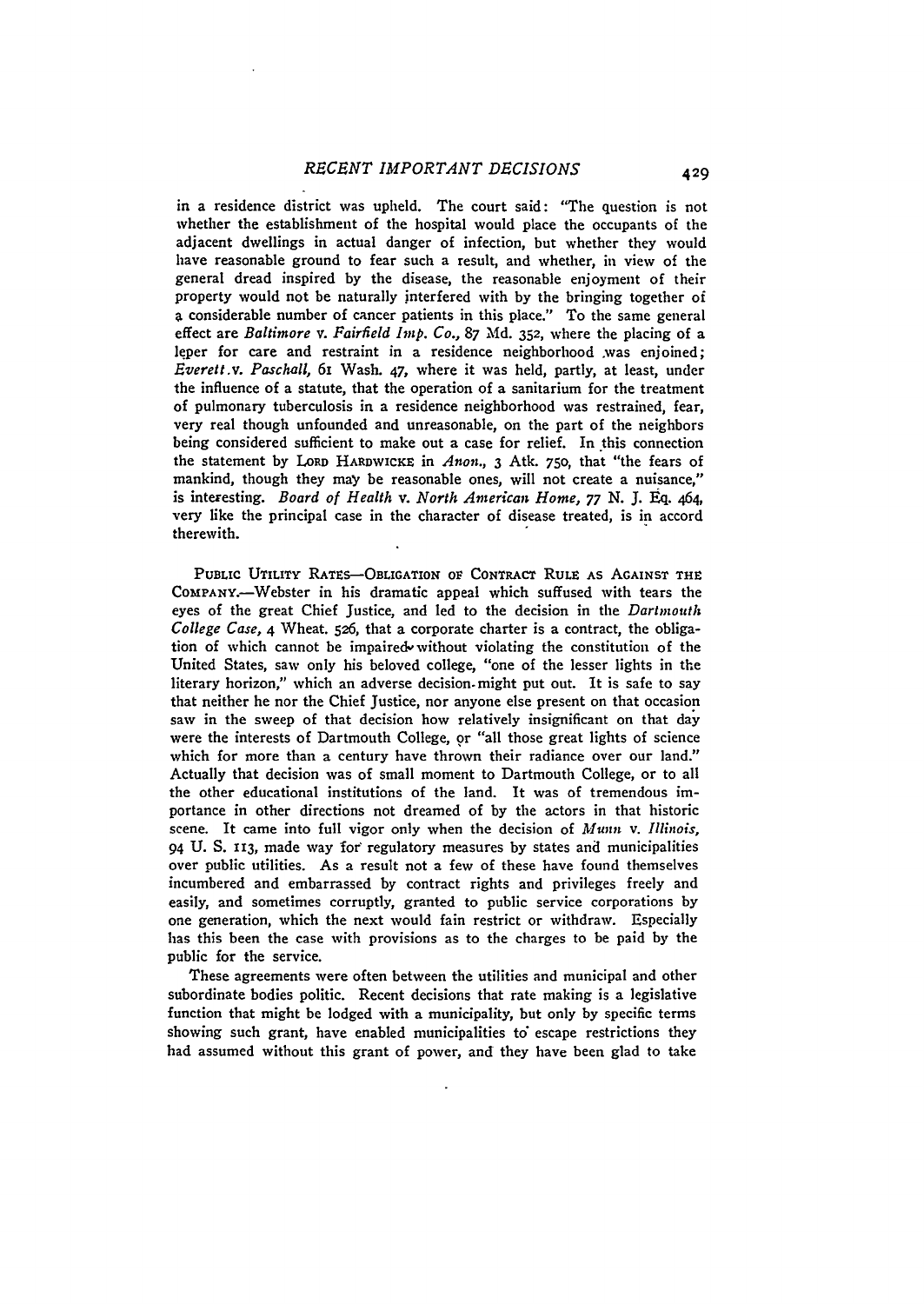advantage of the way of escape from the burdensome agreements of their representatives. *Milwaukee Electric Ry. Co.* v. *R.R. Com. of Wis.,* 238 U. S. 174 So long as the rate revision was downward the public enjoyed the rule. But chidcens tend to come home to roost, and this rule allowing a legislature to override an agreement made by a municipality is doing it. The last two years has seen an unprecedent upward turn in the curve of prices and rates. Federal commissions are permitting increases of state-fixed rates, 16 MICH. L. Rev. 379, and state commissions are raising municipality-fixed rates. This revision upward, in the face of charter agreements, is not so agreeable to the public. The Supreme Court in *Englewood* v. *Denver and South Platte Ry. Co.,* U. S. Adv. 0., Jan. *7,* 1919, page 149, upheld the decision of the Colorado Supreme Court "that this town, at least, deriving its powers from legislative grant, could make no contract of this sort that was not subject to control by the legislature; that the Public Utilities Commission had been authorized by the legislature to regulate the matter in controversy; that it had done so; and that this proceeding should be dismissed." The result is that many municipalities seem to be in a position where their charter contract with public utilities is valid against, but not for them. The war conditions may soon pass, but if not the bigger question is not far away, viz., the effect against the state itself of charter provision as to rates which do not yield a fair return, or any return, on the value of the property devoted to a public use. Whatever agreements may have been made, public utilities cannot be permanently operated at a loss. What will become of these charter-fixed rates?

PUBLIC OFFICERS-RECESS APPOINTMENT-LIMITATION ON EXECUTIVE'S PowER.-The governor of Pennsylvania forwarded to the state senate the name of Daniel F. Lafean for confirmation as commissioner of banking for the regular term. The senate rejected the nomination and shortly after the final adjournment of that body the governor appointed Lafean to fill the vacancy in the office and to serve until the end of the next session of the senate. Lafean entered on the duties of his office, and the payment of the salary being refused him brought mandamus to compel the auditor general and state treasurer to approve and pay him the salary attached by law to the office. The- defendants appealed from the decision Qf the trial court awarding a peremptory writ and the Supreme Court of Pennsylvania, with a court divided four to three, affirmed the decision. *Commonwealth ex rel Lafean*  v. *Snyder,* (Pa., 1918), 104 Atl. 494.

The constitution of Pennsylvania contained the following common state constitutional provisions: The Governor "shall nominate, and, by and with the advice and consent of two-thirds of all the members of the Senate,.appoint \* \* \* such \* \* \* officers of the commonwealth as he is or may be authorized by the Constitution or law, to appoint; he shall have the power to fill all vacancies that may happen, in offices to which he may appoint, during the recess of the Senate, by granting commissions which shall expire at the end of their next session;  $* * *$  if the vacancy shall happen during the session of the Senate, the Governor shall nominate to the Senate, before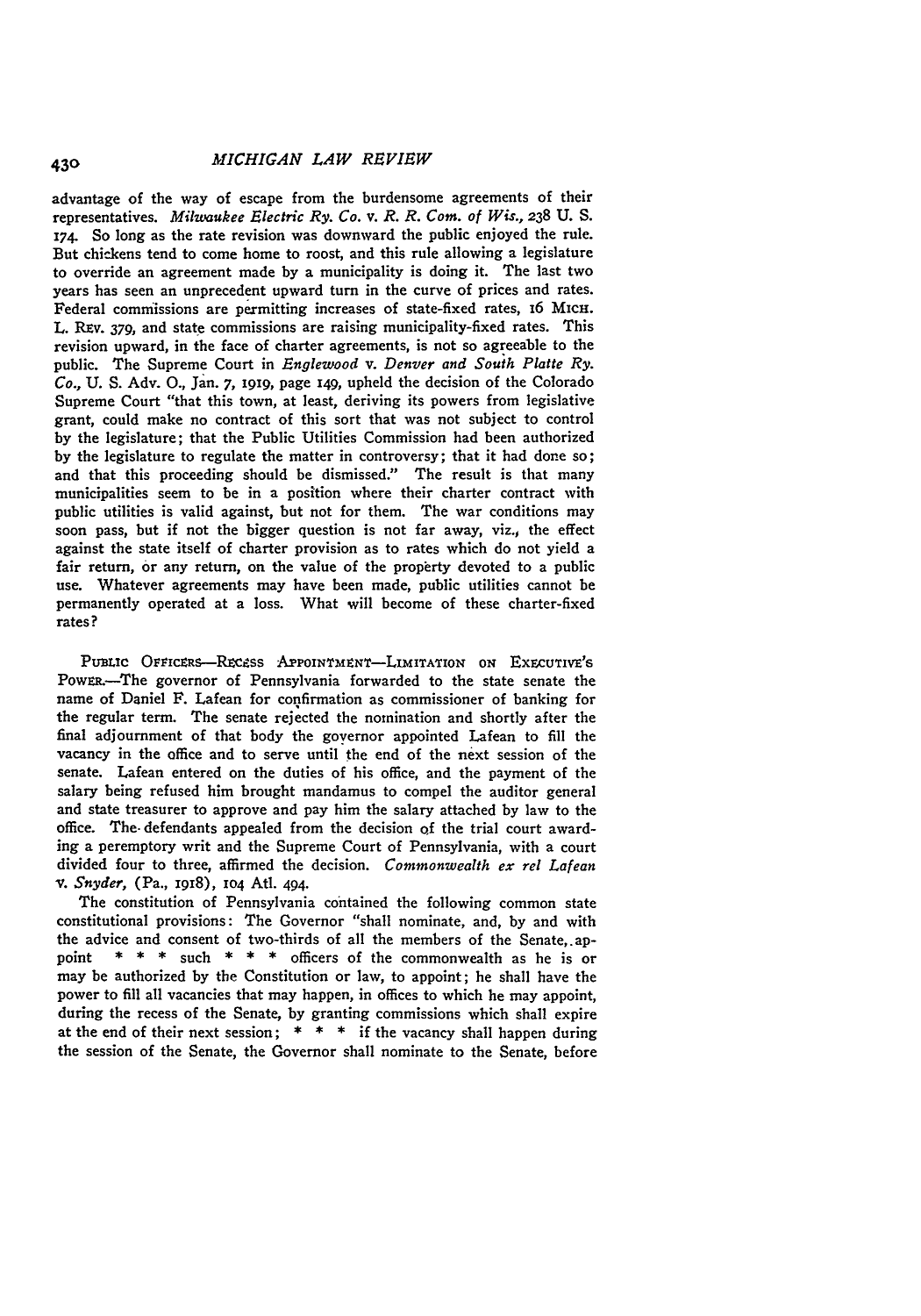their final adjournment, a proper person to fill said vacancy." A majority of the court reasoned that the constitution expressly authorized the governor to fill vacancies happening during the recess of the senate and did not expressly place any restriction on his choice in making such a temporary appointment. They refused to find that any such restriction was to be implied from the constitution. The minority judges dissented on the ground that the constitution by implication prevented the governor from appointing to office, for any portion of the term thereof, a person whom the senate had rejected for appointment to the same office for the full term. The majority opinion mentions but does not discuss the point as to when the vacancy occurred. There is slight authority to the effect that where a vacancy occurs before the adjournment of the senate, it is not a vacancy happening during the recess of the senate or, in other words, the office does not become vacant during the recess. *People v. Forquer* (1825), I III. 104. Other courts have taken the opposite and better view and held that though the vacancy first occu; red during the session of the senate, it continues to exist or '"happen" until filled, and the power of recess appointment therefore embraces the power to fill temporarily a vacancy which existed when the senate was in session and for some reason was not filled. Jn *re Farrow* (186o)} 3 Fed. 112; *State* v. *Kulil*  (1889), 51 N. J. L. 191. It is therefore entirely probable that had this point been decided by the court in the instant case it would have been settled that the vacancy "happened" during the recess of the senate and the governor's power of appointment would have been upheld. On the main point discussed by the court in the instant case the majority of the court appear to have been right. The governor's power to nominate and, by and with the advice and consent of the senate, to appoint a person to fill .an office for the full tenn is entirely separate and distinct from the governor's power of recess appointment. The mere fact that the two powers are conferred by the same section of the constitution furnished ho reason for limiting one by the other. Nothing in the language of the section conferring these powers creates an implication that the governor's power of choice in making a recess appointment is limited by the senate's approval or disapproval of the person selected. As shown in the majority opinion 'in the instant case, the implication contended for by the minority judges is so doubtful that it has been found necessary to insert in many state constitutions express provisions to secure the same effect sought to be obtained by the implication contended for in this case. The power of the executive to appoint to office, during the recess of the senate, to fill a vacancy and serve until the end of the next session, a person who has been rejected for appointment to the same office for the regular term by the senate before its adjournment has been the subject of much speculation. This seems to be the first case in which the point is squarely decided.

SALES-RIGHT TO RESCIND FOR BREACH OF WARRANTY.-Action to rescind the sale of an auto truck for breach of warranty. *Held,* Appellee by using the truck a year, though intermittently complaining of defects, had waived his right to rescind. *lllternatio11al Haroester Co. of America* \". *Brown* (Ky. 1918), 2o6 s. w. 622.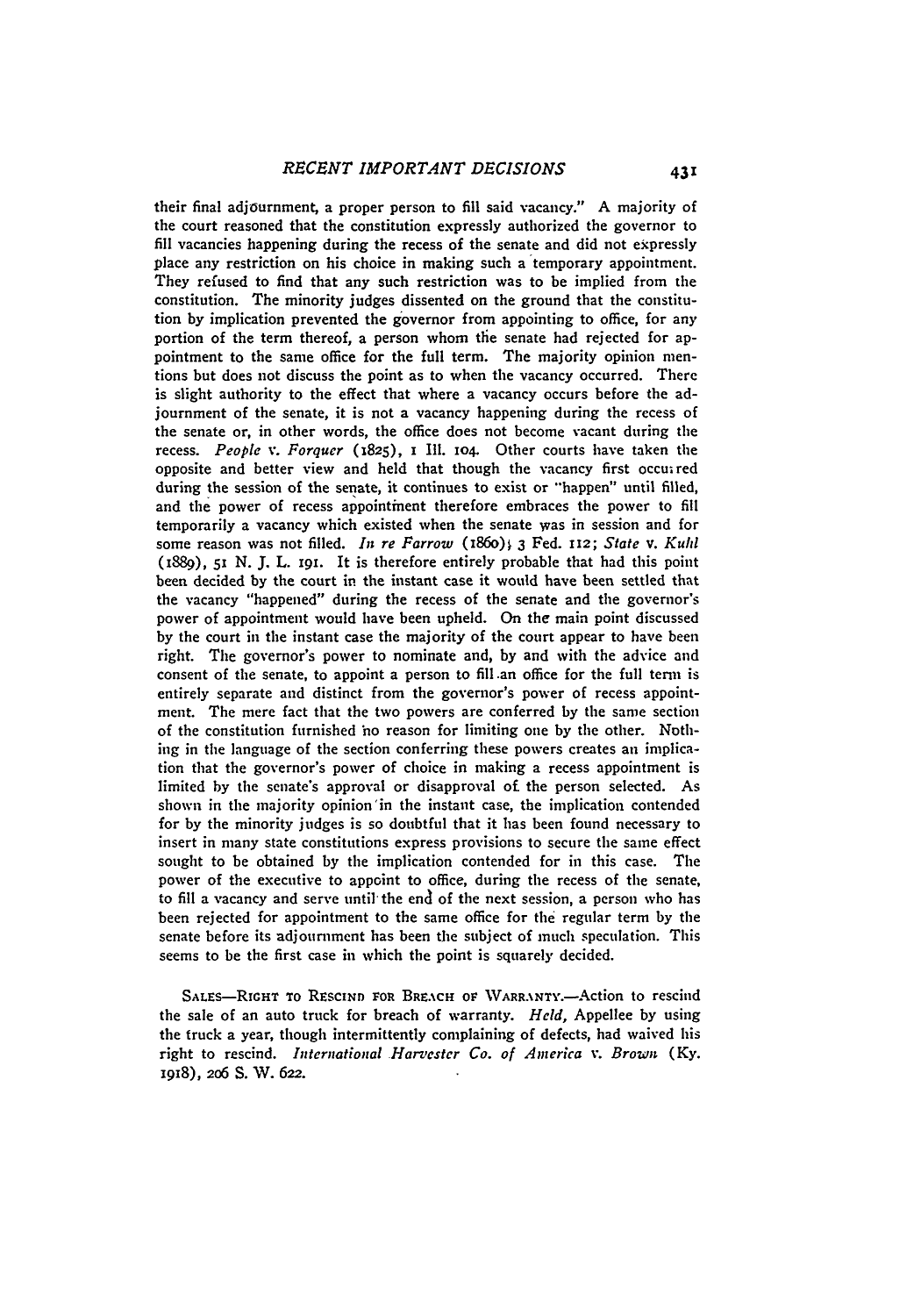In deciding that appellee had waived his right to rescind, the court necessarily assumes the right to have existed subsequent to the sale. By the weight of authority in this country and England, the rule on the right of a purchaser to rescind a sale on breach of warranty is as stated in *Thornton* v. *Wynn,* 12 Wheat. 184 and *Street* v. *Blay,* 2 B. & A. 456, wherein it was held that no such right existed in cases where title had passed to the vendee unless there had been fraud, or unless the right was given by breach of a condition subsequent. See 16 HARV. L. REY. 465, where the cases are collected and commented on by Professor Williston. Opposed to this is the case of *Bryant* v. *Ishberg*, 13 Gray 607, where the court came to the conclusion that \* \* \* "a warranty may be treated as a condition subsequent at the election of the vendee, who may, upon a breach thereof rescind the contract and recover back the amount of his purchase money as in case of fraud." As to the status, strength and respective merit of the conflicting views in our courts, see a running discussion between Professors Williston and Burdick in 4 CoL. L. Rev. 2, 194,  $265$ , wherein the former ably supports the Massachusetts rule and the latter strongly contends for the law of *Street* v. *Blay.* The instant case fails to state explicitly the court's conception of the stand taken by the Kentucky courts on the question. Inferentially it holds to the right to rescind. In the case of *Lightburn v. Cooper*, *I* Dana (31 Ky.) 273, the court decided that "a simple warranty and tender even though there has been a breach of the warranty, cannot operate as a rescission." No subsequeqt cases have been found overruling this case. Cases cited by the court in the instant case, where the right to return the "goods was considered, contained provisions for rescission on breach of warranty. *Dick* v. *Clark Jr. Electric Co.,* 161 Ky. 622; *McCormick* v. *Arnold,* n6 Ky. 5o8, or for replacement of any and all defective parts, *Meek Coal Ge.* v. *Whitcomb Co.,* 164 Ky. 833; or, as in *Yeiser et* al. v. *Russell* & *Cc.,* 26 Ky. L. Rep. n51, the breach went to a condition and was' waived by retention of the goods. Unless, therefore, there was some provision in the contract of sale for returning the goods on breach of warranty omitted from the report of the case under discussion, the court's assumption that such right existed in Kentucky, was fallacious. Under the rule of *Lightburn* v. *Ccoper,* the court would have arrived at the same conclusion on the ground that a mere breach of warranty and tender would not operate to revest the title in the seller, or if the matter be considered -as breach of a condition, the acceptance and use beyond the time necessary for inspection would be deemed a waiver of the right to rescind and the vendee would be put to his action for damages for breach of warranty.

TRADE-MARKS-INDEPENDENT ORIGINATORS. Complainant had built up, in Massachusetts and to a certain extent throughout the Union, a business which used the trade-mark "Rex" for medical· preparations. Defendant, unaware of this, used the same word as a trade-mark for similar goods and had built up a local business in Kentucky. Complainant sued to restrain defendant from further use of the trade-mark "Rex" on the ground that it was an infringement. *Held,* the decree of the District Court should be reversed and an in-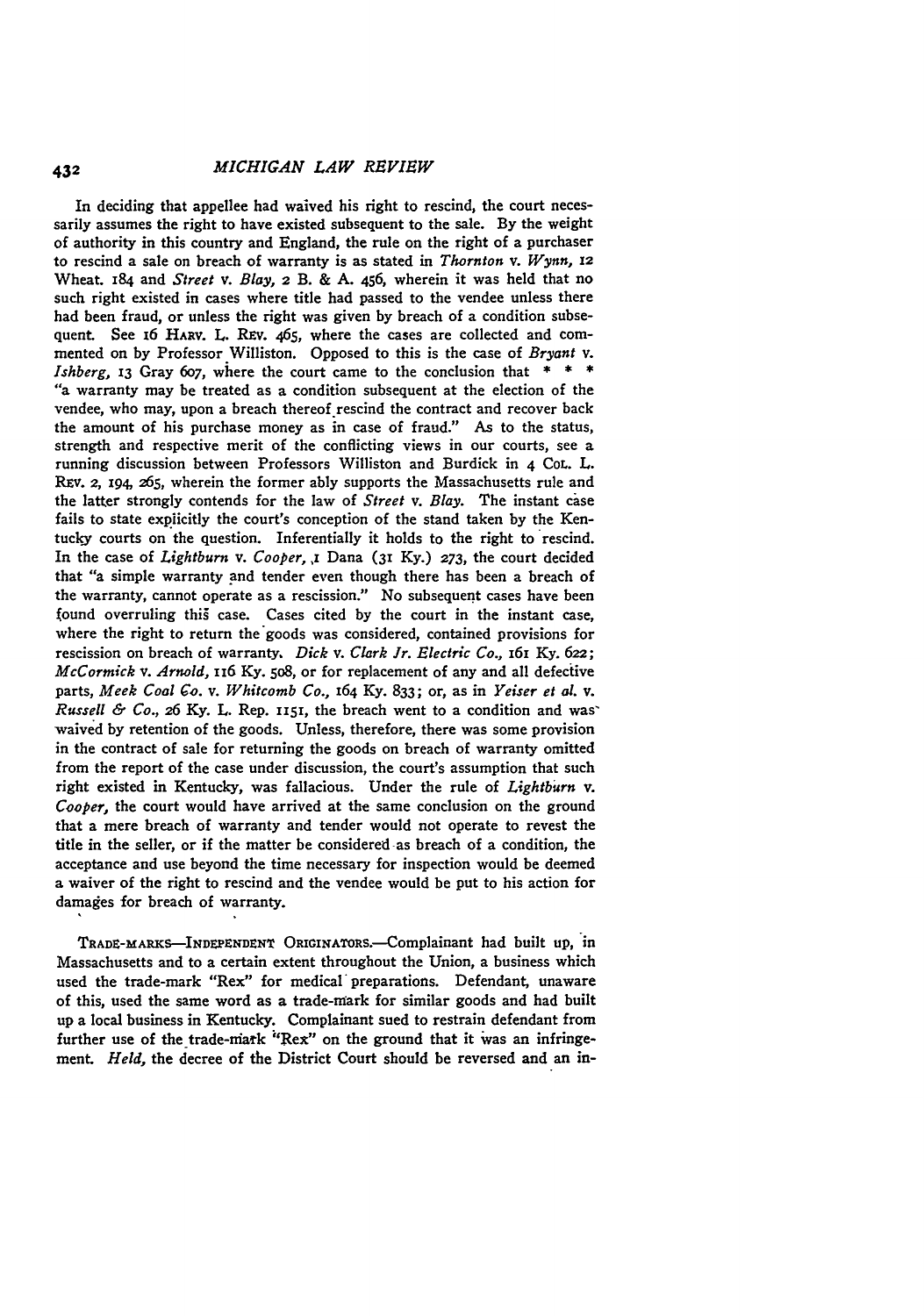junction denied. *United Drug Co.* v. *Theodore Rectanus Co.,* (Dec. 1918) 39 Sup. Ct. Rep. 48.

It was settled that, complainant had been the first to use "Rex" as a trademark, but that defendant adopted it in ignorance of complainant's use. The patentee of an invention can restrain others from using his invention regardless of his own use or neglect to use. *Continental Paper Bag Co.* v. *Eastern etc. Co.,* 210 U. S. 405. The fact that the infringer of a patent monopoly believed himself to be the originator of the idea (U.S. v. *Berdam Co.,* 156 U. S. 552, 566) or that he did not know the idea was patented, is immaterial. *Royer*  v. *Coupe,* 29 Fed. 358. Cemplainant contended that the first originator of a 'trade-mark is entitled to its exclusive use wherever his business comes into competition with others, citing *Columbia Mill Co. v. Alcorn*, 150 U. S. 460, *et al.* The gist of the decision in the principal case was, that adoption of a trade-mark secures no monopoly whatever, but merely creates a right in respect to a business; that where there is no business there is no right; and that defendant, having first built up the business to which the right appertained *in* the particular locality, had the prior right in that locality. It seems settled that there must be an actual use of the trade-mark to give any right to it. HOPKINS ON TRADE-MARKS, sec. 29. That territorial rights, as between originating claimants, depend on actual territorial use is supported by *Hanover Milling Co. v. Metcalf, 240 U. S. 403, 415; Gorham Mfg. Co. v. Weintraub,* 196 Fed. 957.

VENUE OF ACTIONS-LOCAL ACTIONS AGAINST MUNICIPAL CORPORATIONS.-Two counties, King and Pierce, undertook the improvement of a river, and by reason of their atleged negligence the property of a riparian owner in Pierce county was injured. The owner sued both counties in the court- of Pierce county. *Held,* on objection by King county, that the action was brought in the proper place. *State ex rel* v. *Superior Court* (Wash. I9I8), I76 Pac. Rep. 352.

The question was one of precedence between two rules, (r) that a municipal corporation must be sued in its own courts, and (2) that a local action must be brought where the -wrongful act takes place. Here King .county was being sued in Pierce county for a trespass to real property which occurred in the county of venue. The court held that a general rule of venue should be deemed to apply to municipal corporations as well as individuals unless they were expressly excepted. The statute fixing the venue for trespass to real property did not except counties, hence they were like individuals subject to suit where the injury took place.

This is the general rule. In *McBane* v. *People,* 50 Ill. 5o6, a general statute on change of venue was held to authorize carrying an action out of the defendant county, notwithstanding that by the terms of a special statute it could have been commenced only in the defendant's courts. In *Clarke* v. *Lyons County,* 8 Nev. 18I, a general statute authorizing trial in a wrong venue where timely objections were not taken, was held to apply to counties. In *Baltimore City* v. *Turnpike Cpmpany,* 104 Md. 351, an action for trespass committed-by a city upon land outside the city was held properly brought in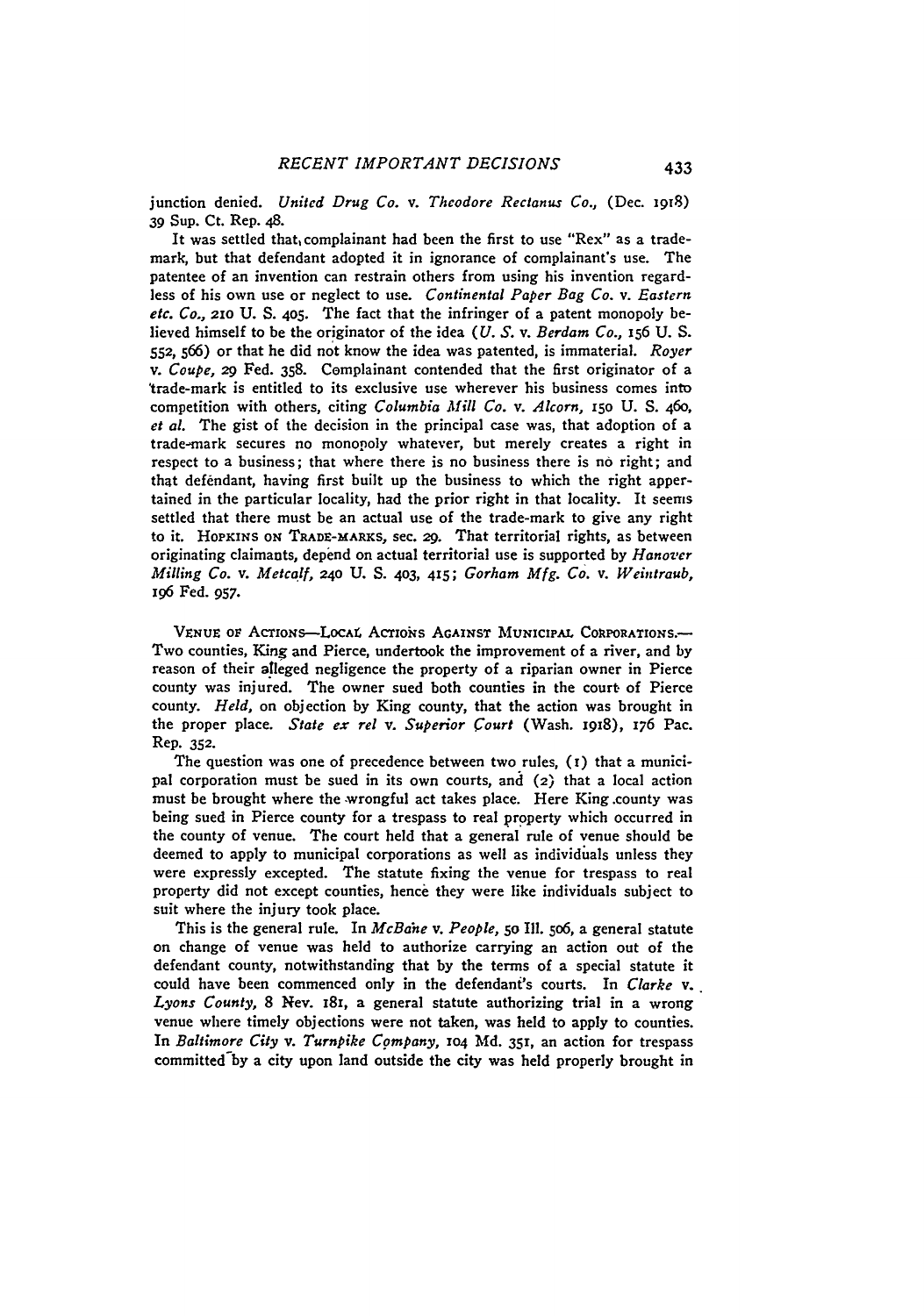the jurisdiction where the land was located. The rule exemplified in these cases offers an inferesting illustration of the strength of the local venue tradition of the common law,-a tradition which Lord Mansfield unsuccessfully tried to revise upon the principle that only proceedings *in rem* were essentially local. *Mostyn* v. *Fabrigas,* 1 Cowp. 161 ; Erskine's argument in *Dou/son* v. *Matthews,* 4 T. R. 503. An action against a county of one State brought in the courts of another State, where the process of attachment is available would seem to present no difficulty. *Van Ham* v. *Kittitas County,* 28 Misc. (N. Y.) 333, affirmed, 46 N. Y. App. Div. 623.

WILLS-EXECUTORY DEVISE-REPUGNANCY-FAILURE OF PRECEDING INTER-£ST.-Testatrix by will gave her freeholds absolutely to A. "subject to the following bequests.  $* * *$  Secondly I desire that after my executor's (A's) death whatever of my freehold properties shall remain shall be given to" a named charity. *Held,* that if A had survived the testatrix the gift to the charity would have been repugnant and void and that A would have taken absolutely, but that, A having died in the lifetime of the testatrix, the doctrine of repugnancy did not apply, and the gift to the charity was accelerated and took effect.. *In re Dunstan. Dunstan* v. *Dunstan,* [1918] 2 Ch. 304-

Where property is given by will to a devisee absolutely, any further disposition of such property is generally ineffective. A provision that if the first taker does not give the property away in his life-time or dispose of it by will, it shall not go to his heir-at-law or personal representative is repugnant and void; for what is once vested absolutely in a man cannot be taken from him out of the course of devolution at his death by any expression or wish on the part of the testator. It may happen, however, that the original gift never takes effect,-e. g., through the death of the devisee or legatee in the lifetime of the testator. The older cases made no exception in this situation. In 1855 Sir John Romilly, M. R., held that an executory bequest over in defeasance of a previous absolute bequest of personalty failed although the first legatee predeceased the testator. *Hughes* v. Ellis, 20 Beav. 193. The same view had been taken in *Andrew* v. *Andrew,* (1845) 1 Coll. 686 (consumable articles), and *Harris* v. *Davis* (1844) 1 Coll. 416, 9 Jur. 269; *Hughes* v. *Ellis* was followed in *Created* v. *Created* (1859) 26 Beav. 621. These cases were deservedly criticised by James, L. J., in *In re Stringer's Estate* (1877) 6 Ch. Div. 1, 14-15. As Justice James said, it is difficult to see why this principle should apply to a case "where the original gift never did take effect at all, because there is no repugnance. There may be repugnance between the gift over and the gift intended to be made, but I am not quite sure that that ought to be applied to a case, supposing the point arose, where there was simply the death of the person creating a lapse." So far as bequests of personalty are concerned, the modern doctrine was established in *In re Lowman* [1895] 2 Ch. 348. Lindley, L. J., said:  $" * * *$  where there are successive limitations of personal estate in favour of several persons absolutely, the first of them who survives the testator takes absolutely, although he would have taken nothing if any other legatee had survived and taken ; or in other words, in the case supposed